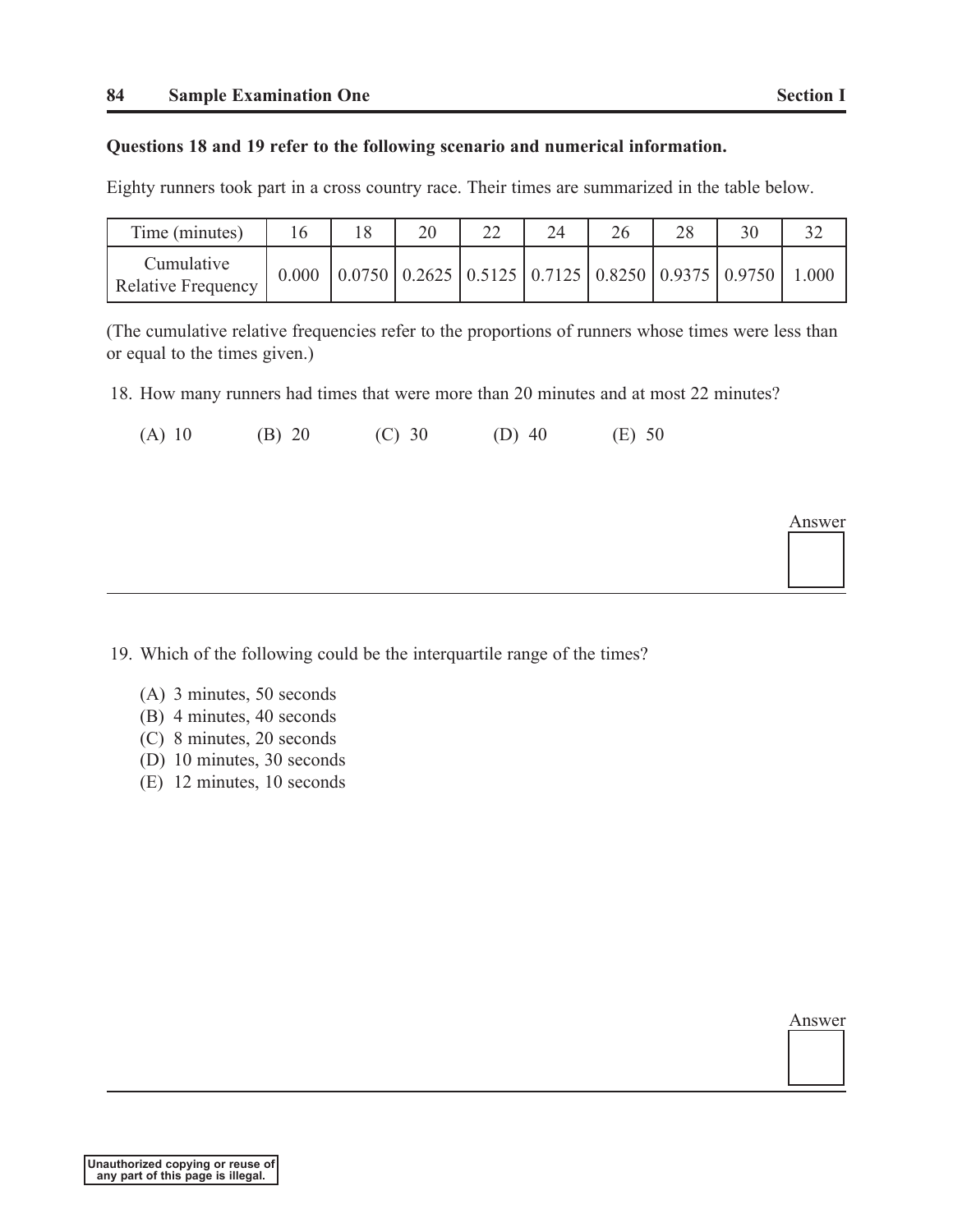20. A random sample of 50 Brand A light bulbs and an independent random sample of 45 Brand B light bulbs were selected, and the lives (in hours) of the bulbs in the samples were measured. The partial computer output below shows the results of a test of  $H_0$ :  $\mu_A = \mu_B$  versus H<sub>a</sub>:  $\mu_A \neq \mu_B$ .

> Two-sample T for Brand A vs Brand B N Mean StDev SE Mean Brand A 50 907.6 60.2 8.5 Brand B 45 890.8 46.0 6.9 Difference =  $mu$  (Brand A) -  $mu$  (Brand B) T-Test of difference =  $0$  (vs not =):  $T-Value = 1.54$   $P-Value = 0.127$   $DF = 90$

Which of the following is NOT true?

- (A)  $H_0$  is not rejected at the 0.05 significance level.
- (B) The value 1.54 is less than the positive critical value of a *t* distribution with 90 degrees of freedom for a single-tail probability of 0.025.
- (C) A 95% two-sample *t* confidence interval based on these results would contain zero.
- (D) If the population means were equal, the probability of getting a *t* statistic whose absolute value is at least 1.54 would be 0.127.
- (E) Given a difference in sample means of 16.8, the probability that the population means are equal is 0.127.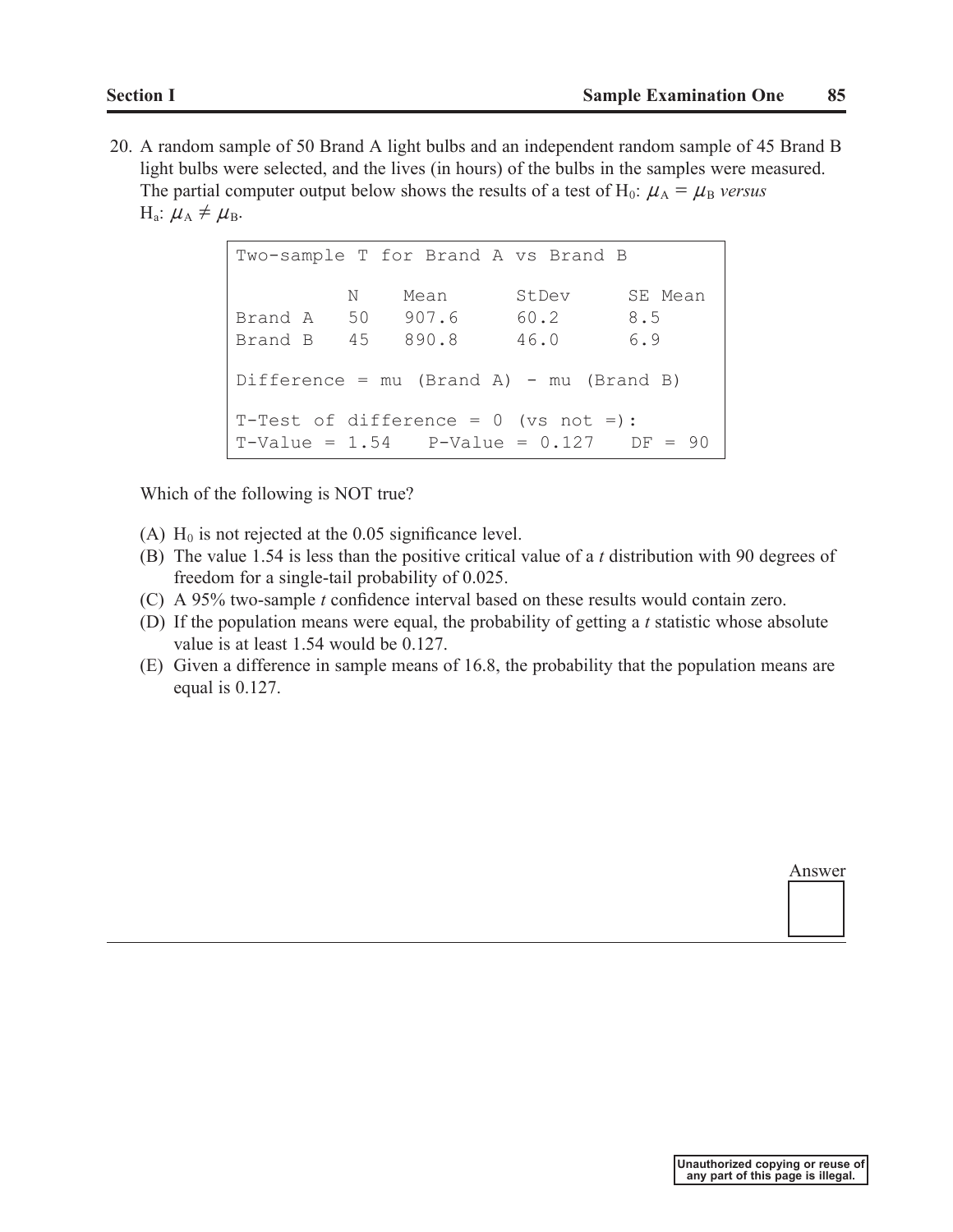## **86 Sample Examination One Section I**

21. Three statistics, Statistic 1, Statistic 2, and Statistic 3, are to be compared as estimators of a particular population parameter. To estimate the behavior of the statistics, 600 random samples are selected from the population, and the value of each statistic is calculated for each sample. The true value of the population parameter is 5. The distributions of the values of the three statistics are shown in the graphs below.



The three statistics are to be listed in order of preference, with the best statistic first in the list. Which of the following is correct?

(A) 1, 2, 3 (B) 2, 1, 3 (C) 1, 3, 2 (D) 3, 1, 2 (E) 2, 3, 1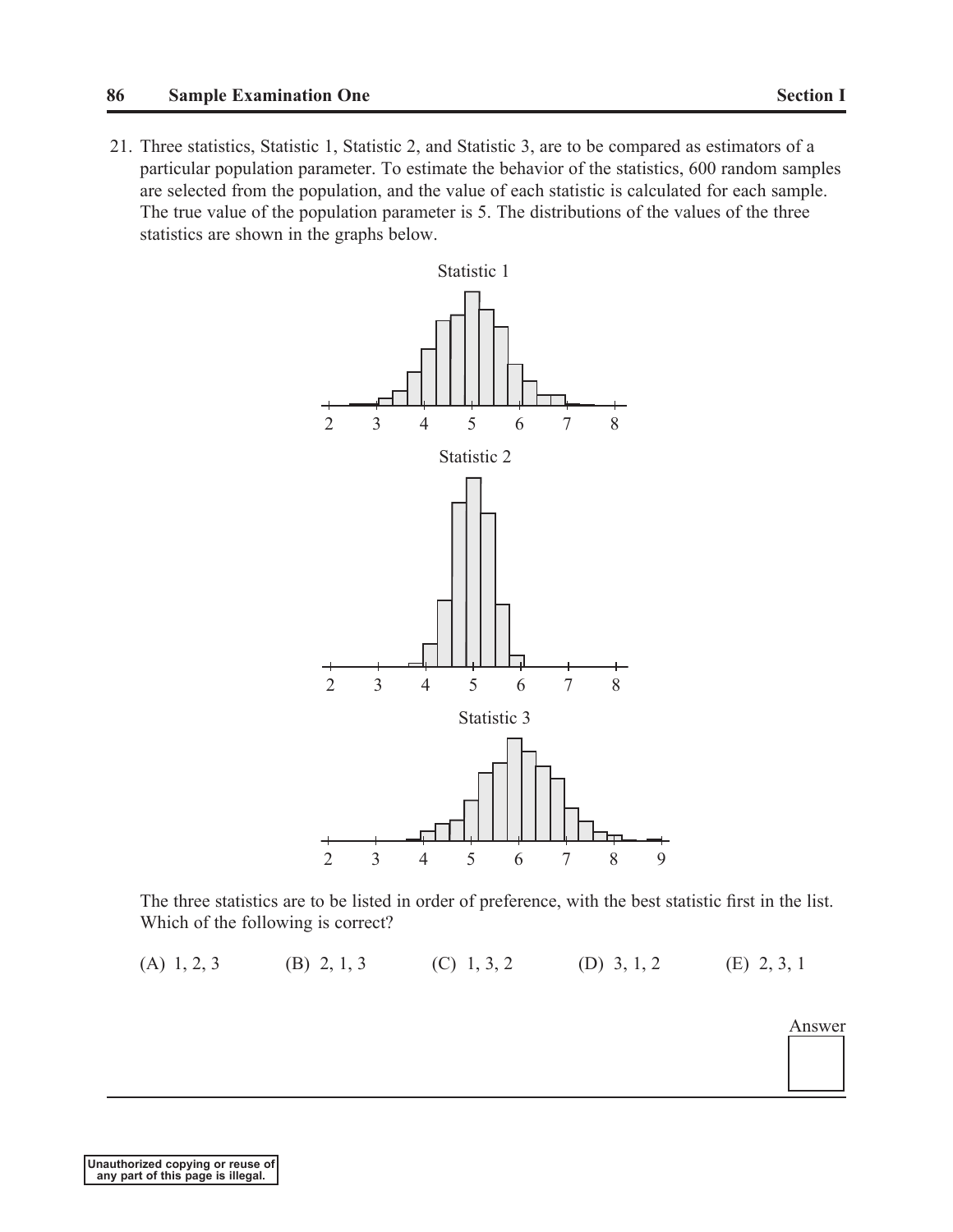- 22. A simple random sample of size 50 is selected from a population, and a measurement is taken for each individual in the sample. These results will be used to test the null hypothesis H<sub>0</sub>:  $\mu$  = 8 versus the alternative hypothesis H<sub>a</sub>:  $\mu$  > 8. A significance level of  $\alpha$  = 0.05 will be used for the test. Assuming that the true value of the population mean,  $\mu$ , is greater than 8, which of the following would produce a test that has greater power than the one given above?
	- I. Changing the significance level to  $\alpha = 0.1$
	- II. Changing the alternative hypothesis to H<sub>a</sub>:  $\mu \neq 8$
	- III. Increasing the sample size to 100

(A) I only (B) II only (C) III only (D) I and III (E) II and III

Answer

- 23. A survey is to be designed in order to estimate some quantities associated with a population. Which of the following is NOT true?
	- (A) A census will always be more representative of the population than a sample.
	- (B) How well a sample will represent the population is influenced by the quality of the sampling method used.
	- (C) How well a random sample will represent the population is partly a matter of chance.
	- (D) A simple random sample will always represent the population better than a systematic sample.
	- (E) A convenience sample is unlikely to be representative of the population.